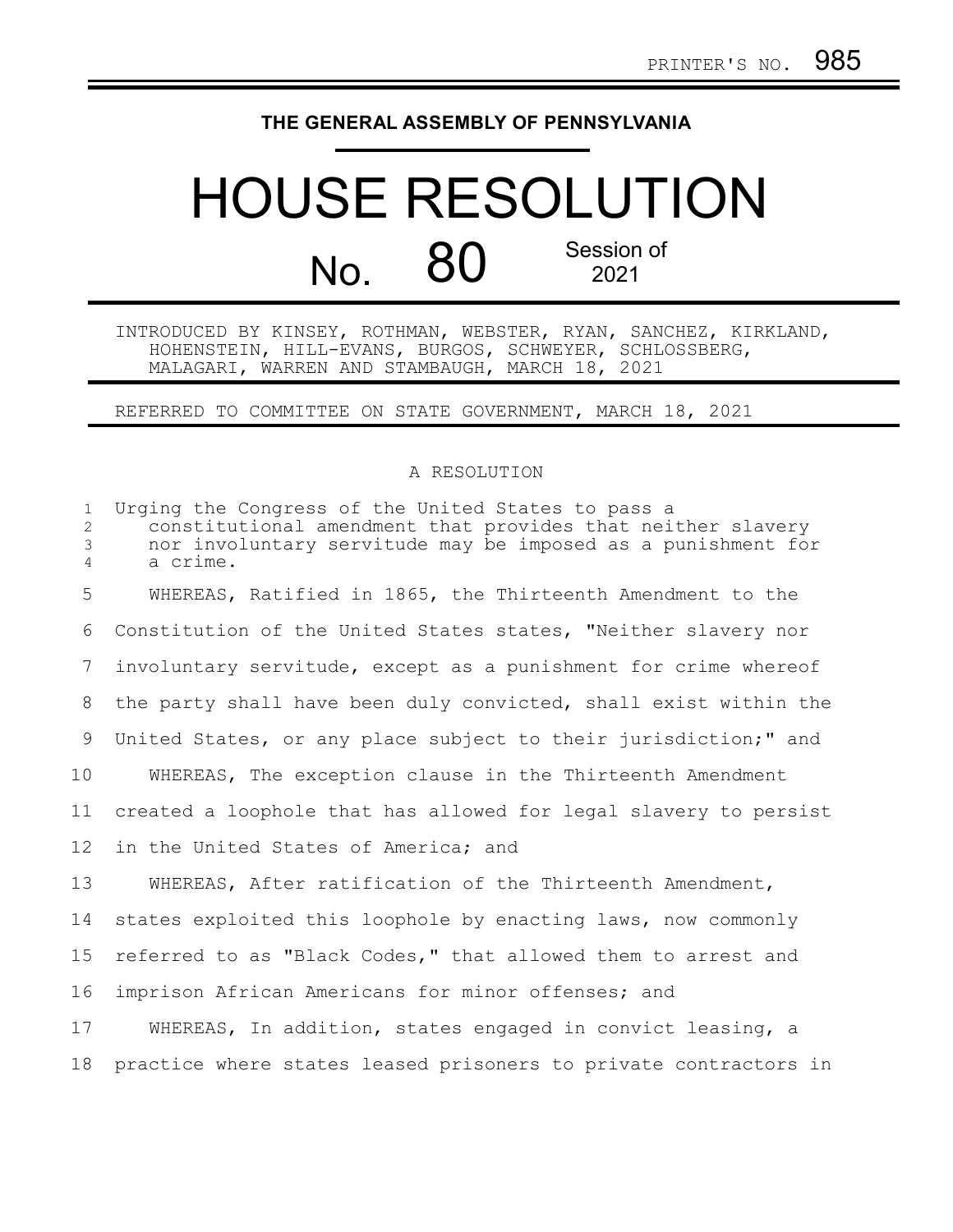exchange for revenue; and 1

WHEREAS, The exception clause in the Thirteenth Amendment facilitated and incentivized the over-incarceration of African Americans and has led to our present moment where African Americans are incarcerated at more than five times the rate of White Americans; and 2 3 4 5 6

WHEREAS, Even as states have phased out convict leasing, Federal law still requires all able-bodied Federal inmates to work, pushing nearly 900,000 individuals into forced labor; and WHEREAS, In recent years, voters in Colorado, Utah and Nebraska have all overwhelmingly approved ballot measures to remove provisions in their respective state constitutions that allowed for slavery and involuntary servitude as a punishment for crime; and 7 8 9 10 11 12 13 14

WHEREAS, On December 2, 2020, United States Senator Edward J. Markey, United States Senator Jeff Merkley and United States Representative William Lacy Clay introduced a proposed amendment to the Constitution of the United States that reads, "Neither slavery nor involuntary servitude may be imposed as a punishment for a crime;" and 15 16 17 18 19 20

WHEREAS, It is time for our nation to close this racist loophole in the Constitution of the United States and end legal slavery; therefore be it 21 22 23

RESOLVED, That the House of Representatives of the Commonwealth of Pennsylvania urge the Congress of the United States to pass a constitutional amendment that provides that neither slavery nor involuntary servitude may be imposed as a punishment for a crime; and be it further 24 25 26 27 28

RESOLVED, That a copy of this resolution be transmitted to the President of the United States, the presiding officers of 29 30

20210HR0080PN0985 - 2 -